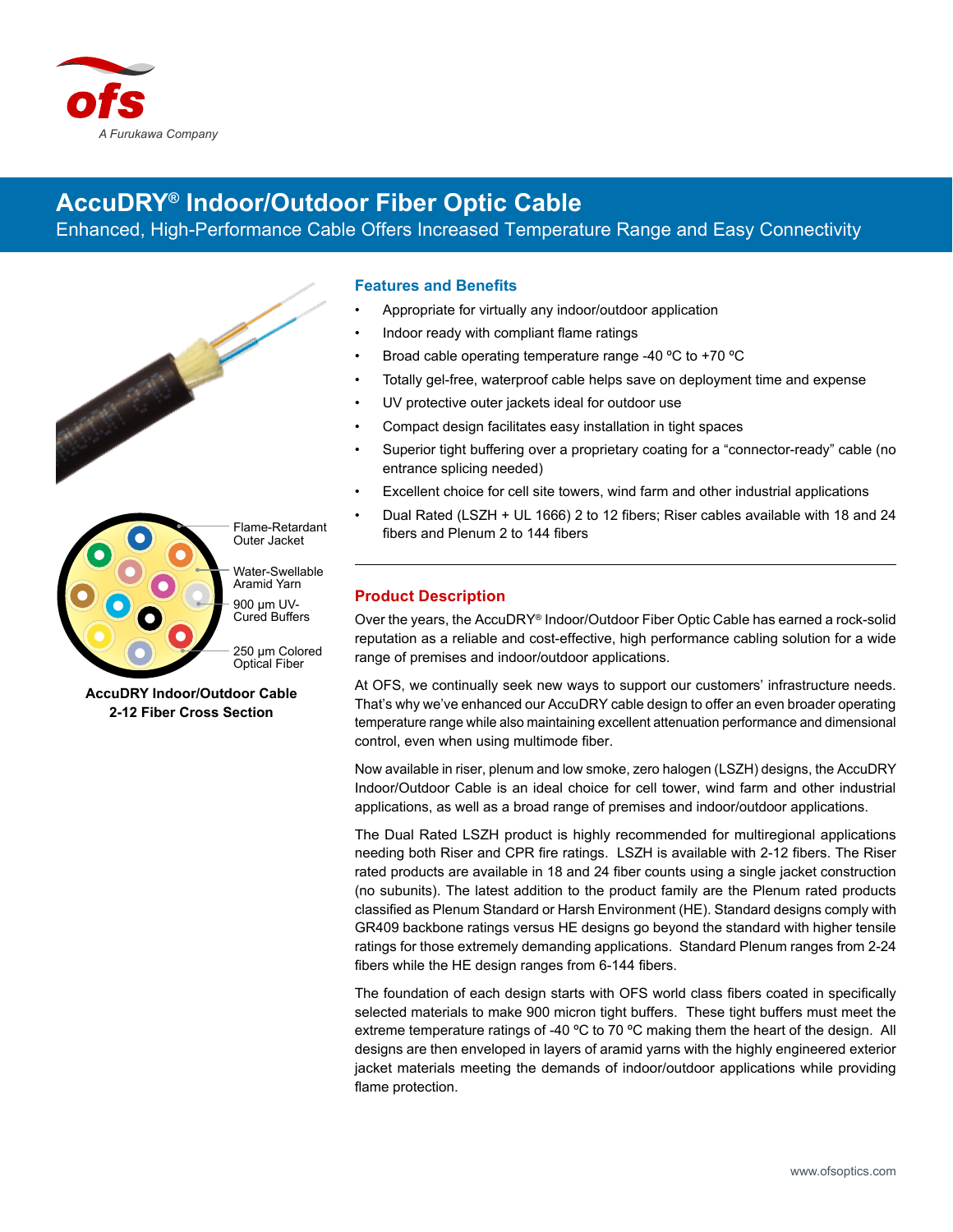## **Why the AccuDRY Cable?**

The AccuDRY Indoor/Outdoor Cable is an ideal solution for providers who need an indoor/outdoor cable that is compact, easy to install, yet durable enough to withstand exposure to the elements, including low temperatures.

The lower count 2-12 Dual Rated LSZH designs use a patented process which encases the fibers in a transparent UV-curable acrylate polymer that provides increased protection from weather extremes. This special design also inhibits thermal expansion and contraction of the buffer materials,helping to ensure low attenuation and a high degree of dimensional control.

This optimized design combines with OFS' superior optical fiber to create a completely gel-free cable that delivers excellent attenuation and optical performance for all indoor/outdoor applications. The result is a "connector-ready" cable that allows easy direct termination, removing the need for entrance splicing. In this way, the AccuDRY Indoor/Outdoor Cable helps save on equipment costs and installation time by allowing direct transition from indoor to outdoor applications using a single cable. By eliminating messy gels and flooding compounds, the AccuDRY Indoor/Outdoor Cable is a craft-friendly cable that helps save on installation time and cost, while helping keep your work space clean and safe.

The AccuDRY Indoor/Outdoor Cable is an excellent choice for the final installation component in cell site towers, business to business connections, wind farms and other industrial applications. It can also handle virtually any application between buildings on a campus, or from a manhole to the framefor nearly all indoor/outdoor environments.

| Temperature Range                         |                                    |
|-------------------------------------------|------------------------------------|
| <b>Installation</b>                       | -40 °C to 60 °C (-40 °F to 140 °F) |
| <b>Operation</b>                          | -40 °C to 70 °C (-40 °F to 158 °F) |
| <b>Storage</b>                            | -40 °C to 70 °C (-40 °F to 158 °F) |
| $\sim$ $\sim$ $\sim$ $\sim$ $\sim$ $\sim$ |                                    |

Performance Standard

Tested per Applicable Requirements of UL 1666 and CSA/OFN FT4 (Riser) and IEC 60332-3C, IEC 61034-2, NES 713 and IEC 60754-2 (LSZH), Plenum per NFPA 262 (UL910)

#### Fibers Available

Handling

Multimode cables are available with fibers that are compliant to ISO IEC 11801: OM1, OM2, OM3, OM4, OS1 and OS2 as well as Single-Mode cables compliant with ITU-T, G.652 and G.657

| ı ıanumu                                |                   |                             |  |
|-----------------------------------------|-------------------|-----------------------------|--|
|                                         |                   | <b>All Multimode Cables</b> |  |
|                                         | <b>With Load</b>  | <b>With No Load</b>         |  |
| $≤12$ Fibers                            | 15 x Cable $OD^*$ | 10 x Cable OD               |  |
| 900 um Buffered Fiber cm (in.)          | 0.635(0.25)       | 1.9(0.75)                   |  |
| <b>Maximum Tensile Rating</b>           |                   | 1334 N (300 lb)             |  |
|                                         |                   | AllWave® FLEX+ ZWP Cable    |  |
|                                         | <b>With Load</b>  | <b>With No Load</b>         |  |
| $≤12$ Fibers                            | 15 x Cable OD     | 8 x Cable OD                |  |
| 900 µm Buffered Fiber cm (in.)          | 0.635(0.25)       | 1.0(0.40)                   |  |
| <b>Maximum Tensile Rating</b>           | 1334 N (300 lb)   |                             |  |
| <b>NOTE*:</b> OD = Cable Outer Diameter |                   |                             |  |
|                                         |                   |                             |  |



Flame Rated Outer Jacket Aramid Yarn 900 µm Tight Buffer

> Aramid Coated **Strength** Element

**24 Fiber in Riser, Standard Plenum Single Jacket**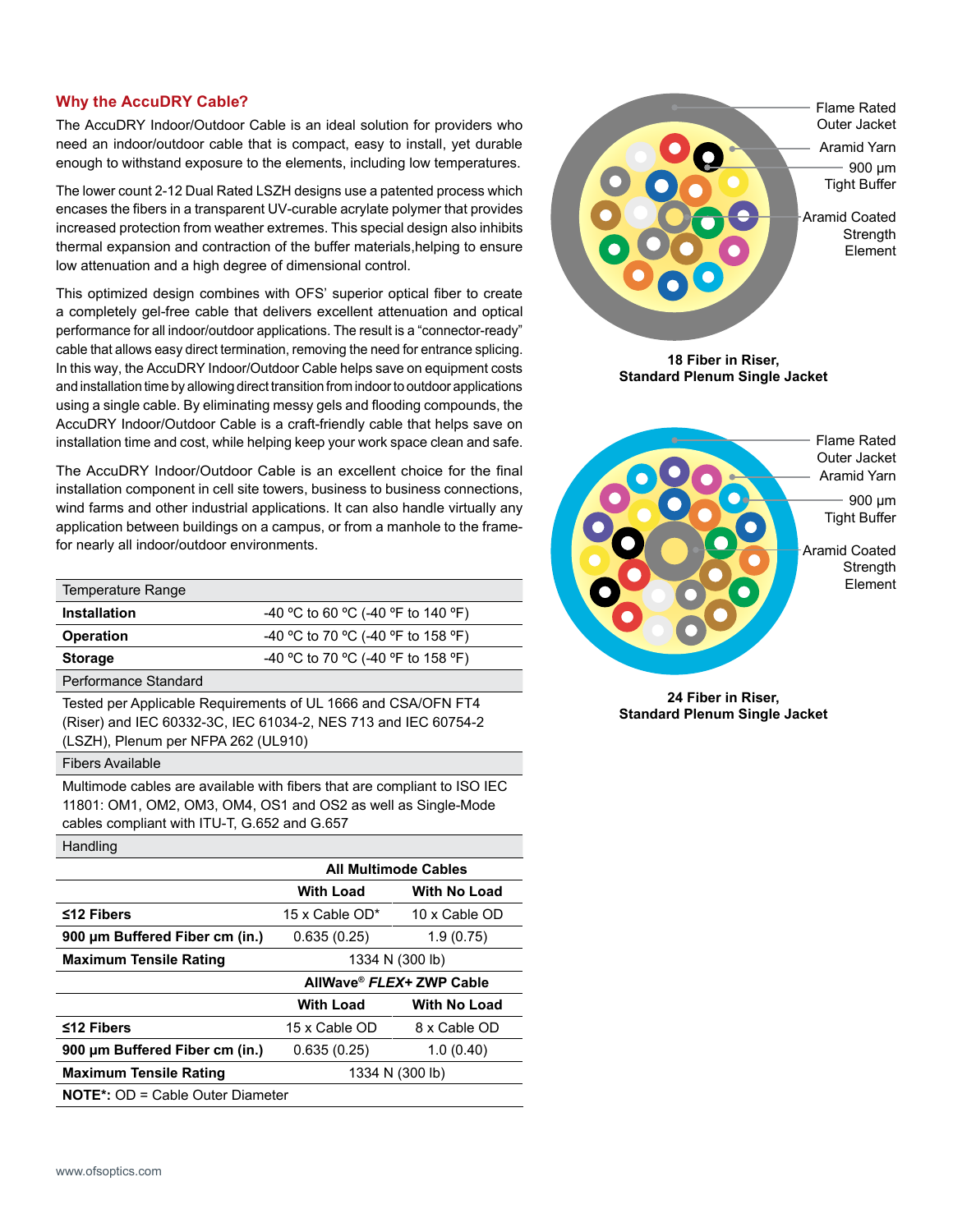|                                                                                                  |                |                               | Dual Rated LSZH (UL666 & CPR) (LGIO) | <b>Riser Rated (UL666)</b> |           |            |            |
|--------------------------------------------------------------------------------------------------|----------------|-------------------------------|--------------------------------------|----------------------------|-----------|------------|------------|
| <b>Fiber Count</b>                                                                               | 2              | 4                             | 6                                    | 8                          | 12        | 18         | 24         |
| <b>Version</b>                                                                                   | Е              | Е                             | Е                                    | E                          | E         | F          | F          |
| <b>Buffer Type</b>                                                                               | UV-Cured       | UV-Cured                      | UV-Cured                             | UV-Cured                   | UV-Cured  | <b>PVC</b> | <b>PVC</b> |
| Outer Diameter - in. (mm)                                                                        | 0.21(5.5)      | 0.21(5.5)                     | 0.21(5.5)                            | 0.21(5.5)                  | 0.28(7.1) | 0.34(8.5)  |            |
| Weight - lb/kft (kg/km)                                                                          | 20.6 (30.6)    | 19.3 (28.8)                   | 19.4 (28.9)                          | 17.7 (26.4)                | 32.3(48)  | 47.0 (70)  |            |
| $MRCL - Ib (N)$                                                                                  | 300 (1335)     | 300 (1335)                    | 300 (1335)                           | 300 (1335)                 | 150 (667) | 150 (667)  |            |
| <b>CPR Rating</b>                                                                                | Dca-s1, d1, a1 |                               |                                      | Dca-s2, d1, a1             |           |            |            |
| DoP Lookup:                                                                                      |                | LGIO-XXX-E-D                  |                                      | LGIO-XXX-E-D               |           |            |            |
| www.ofs-sales.com/cpr/                                                                           |                | $(XXX = 002 \text{ or } 004)$ |                                      | $(XXX = 006, 008, or 012)$ |           |            |            |
| NOTE: AccuDry Indoor/Outdoor LSZH Dual Rated cables and Riser cables are a single jacket design. |                |                               |                                      |                            |           |            |            |

| <b>Plenum Standard Rated</b>  |            |            |            |            |            |            |            |
|-------------------------------|------------|------------|------------|------------|------------|------------|------------|
| <b>Fiber Count</b>            |            | 4          | 6          | 8          | 12         | 18         | 24         |
| <b>Version</b>                | F          | F          | F          |            | F          | F          | F          |
| <b>Buffer Type</b>            | <b>PVC</b> | <b>PVC</b> | <b>PVC</b> | <b>PVC</b> | <b>PVC</b> | <b>PVC</b> | <b>PVC</b> |
| Outer Diameter - in. (mm)     | 0.17(4.3)  | 0.17(4.3)  | 0.17(4.3)  | 0.18(4.6)  | 0.20(5.2)  | 0.26(6.7)  | 0.28(7.0)  |
| Weight - Ib/kft (kg/km)       | 12 (18)    | 13 (19)    | 12 (18)    | 14 (21)    | 18(26)     | 29(44)     | 41 (61)    |
| $MRCL - Ib (N)$               | 150 (667)  | 150 (667)  | 150 (667)  | 150 (667)  | 150 (667)  | 150 (667)  | 300 (1335) |
| <b>Strength Element (SE)*</b> | N/A        | N/A        | N/A        | N/A        | N/A        | АC         | AC         |
|                               |            |            |            |            |            |            |            |

**NOTE:** AccuDry Indoor/Outdoor Plenum Rated cables are a single jacket design.



**12 Fiber Harsh Environment Unjacketed**



**24 Fiber Harsh Environment Jacketed**



**36 Fiber and Above: Use 12 Fiber Subunits**

| Strength Element (SE)* |
|------------------------|
|------------------------|

**AC** = Aramid Coated

- **GRPC** = Glass Rod Coated
	- **GRP** = Glass Rod No Coat

| <b>Plenum Harsh Environment Rated</b>                                 |               |               |               |               |                |                |                |                |                |
|-----------------------------------------------------------------------|---------------|---------------|---------------|---------------|----------------|----------------|----------------|----------------|----------------|
| <b>Fiber Count</b>                                                    | 6             | 8             | 12            | 24            | 36             | 48             | 72             | 96             | 144            |
| <b>Version</b>                                                        | F             | F             | F             | F             | E              | Е              | Е              | Е              | Е              |
| <b>Buffer Type</b>                                                    | <b>PVC</b>    | <b>PVC</b>    | <b>PVC</b>    | <b>PVC</b>    | <b>PVC</b>     | <b>PVC</b>     | <b>PVC</b>     | <b>PVC</b>     | <b>PVC</b>     |
| Outer Diameter - in. (mm)                                             | 0.21<br>(5.3) | 0.22<br>(5.6) | 0.26<br>(6.7) | 0.29<br>(7.3) | 0.52<br>(13.2) | 0.58<br>(14.7) | 0.70<br>(17.8) | 0.86<br>(21.8) | 0.90<br>(22.8) |
| Weight - lb/kft (kg/km)                                               | 18<br>(26)    | 22<br>(32)    | 44<br>(30)    | 53<br>(36)    | 112<br>(166)   | 136<br>(202)   | 212<br>(316)   | 313<br>(466)   | 318<br>(474)   |
| $MRCL - Ib (N)$                                                       | 300<br>(1335) | 300<br>(1335) | 300<br>(1335) | 300<br>(1335) | 300<br>(1335)  | 600<br>(2668)  | 600<br>(2668)  | 800<br>(3558)  | 1000<br>(4445) |
| <b>Strength Element (SE)*</b>                                         | <b>GRP</b>    | <b>GRP</b>    | <b>GRPC</b>   | <b>GRPC</b>   | <b>GRP</b>     | <b>GRP</b>     | <b>GRPC</b>    | <b>GRPC</b>    | <b>GRP</b>     |
| <b>Fibers per Tube</b>                                                |               |               |               |               | 12             | 12             | 12             | 12             | 12             |
| <b>Number of Positions</b>                                            |               |               |               |               | 3              | 4              | 6              | 8              | 12             |
| NATE A LAIRE LA DONITIC LONDER DE LA PIEL JELECO DE L'INTERNATIONALE. |               |               |               |               |                |                |                |                |                |

**NOTE:** 6- to 24-fiber AccuDRY Indoor/Outdoor Plenum Rated (HE) cables are a single tube design. 36- to 144-fiber AccuDRY Indoor/Outdoor Plenum Rated (HE) cables are a multi tube design.